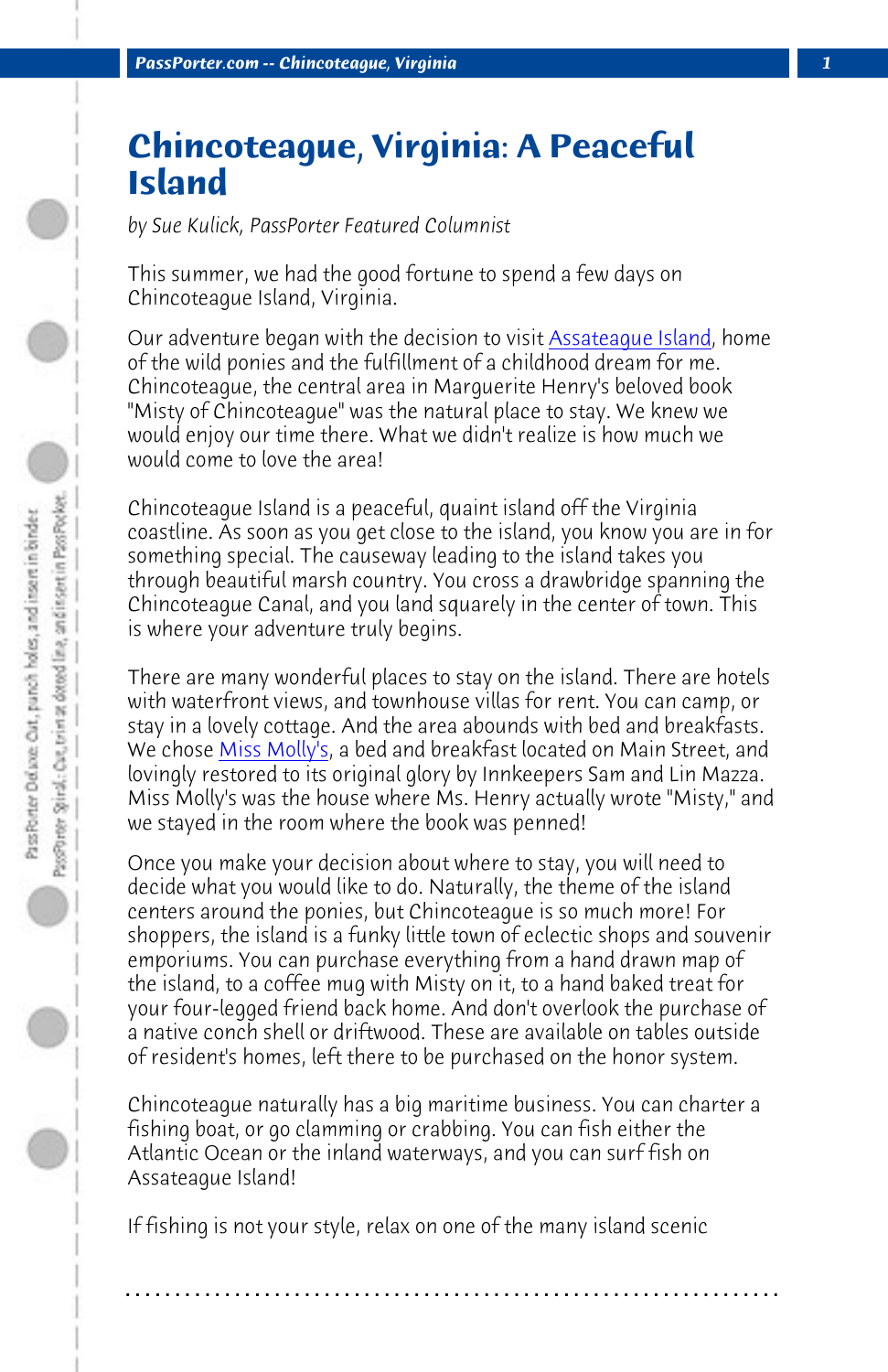*PassPorter.com -- Chincoteague, Virginia (continued) 2*

cruises. We chose to take a pony cruise on the Assateague Explorer. There are many other cruises available, including sunset cruises and dolphin cruises. All take you up close and personal with the abundant wildlife of Chincoteague and Assateague Island.

You can get a glimpse into Chincoteague history by visiting one of the local museums. The Beebe Ranch is the home of the original Misty, and houses many items from that wonderful book. The Oyster and Maritime Museum highlights local fishing history and culture, while just down the road, the NASA Wallops Island Flight Center showcases NASA's test flight facility.

If all that activity has made you hungry, you are in luck! Chincoteague has some wonderful choices. Of course, the seafood is fresh and abundant. Try AJ's on the Creek, Etta's Channel Side Restaurant, or Steamer's. We had incredible prime rib at Don's Seafood. For quick sandwiches, try the Sea Shell Cafe. And top it off with ice cream from Muller's. Don't be surprised if you see some Pennsylvania touches at Muller's...the family that owns it are transplanted from Philadelphia!

[If you are lucky enoug](http://www.chincoteague.com/index.htm)h to be here in July, you will see the annual pony penning hosted by the Chincoteague Fire Company. Each year, the wild ponies are rounded up on the Island of Assateague and swim over to the island of Chincoteague. There, the fire company hosts the annual pony sale, where the foals are sold at auction. After the week, the adults and some of the foals swim back to Assateague Island. The money raised supports the totally volunteer fire company, and also goes for the horses' upkeep.

One of our favorite things to do in a small local town is just to walk around and enjoy the sights. We strolled down to Memorial Park, where we listened to a local musician play. We walked over to the Chincoteague Pony Center, where we got to see some of Misty's descendants. We shopped at several local stores, including Egret Moon Artworks and the Chincoteague Pet Boutique. We picked up some 45's in a little used record store. And we had a nightcap at Chattie's Lounge.

 Chincoteague Island is a wonderful way to spend a weekend, or a week! There is so much to see and do, you will not run out of ideas. And you will take home a lifetime full of memories!

*About The Author: Sue Kulick is a resident of the Pocono Mountains and an avid Disney fan. She and her husband, Steve, live in a log home with their Golden Retrievers, Cody and Belle and their cat Tigger.*

**. . . . . . . . . . . . . . . . . . . . . . . . . . . . . . . . . . . . . . . . . . . . . . . . . . . . . . . . . . . . . . . . . .**